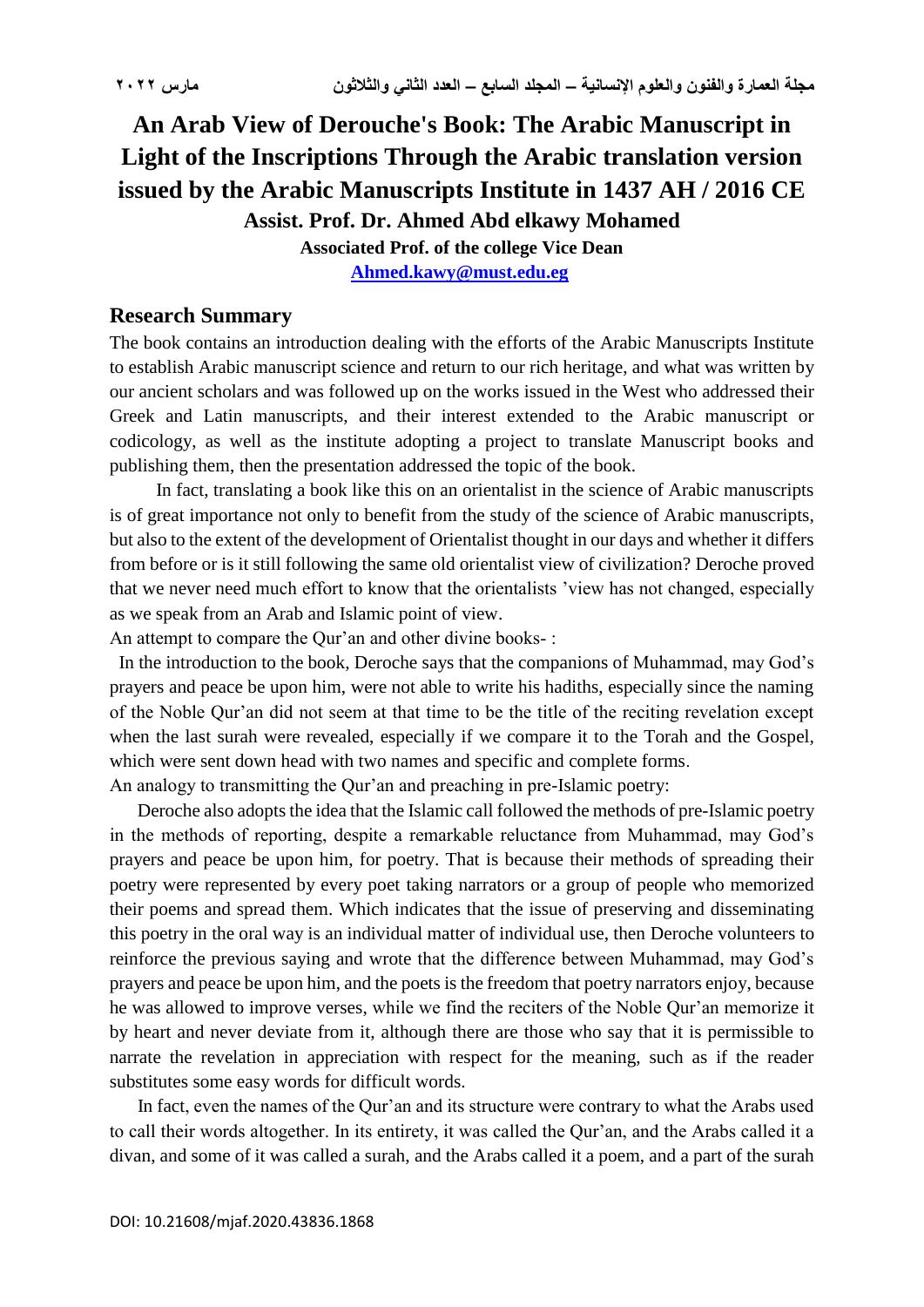was called a verse, and the Arabs called it a verse and the last verse was a comma, and the Arabs called it a rhyme.

Attempt to attribute the collection of the Qur'an to previous experiences and the knowledge of Arabs in writing: -

 Deroche points out that when the Arabs wanted to collect the Qur'an in one book, they resorted to benefiting from the Sasanian experience because of its proximity to the Arabian Peninsula. Evidence for this is that the supervisor of the collection of the Qur'an, Zaid bin Thabit, was fluent in reading and writing, the Syriac language and perhaps Hebrew, and he did not specify how to benefit from them. From the Sasanian experience and its relationship to collecting the Qur'an, the phrase Deroche shows as if the Arabs did not know writing under Islam except when they resorted to collecting the Qur'an. Although writing was known before Islam and under Islam before the collection of the Qur'an; There were books of revelation on the authority of the Messenger, may God's prayers and peace be upon him, and a new layer of the book appeared during his reign, may God's prayers and peace be upon him, other than the Book of Revelation, and they are the writers who specialize in writing his messages, may God bless him and grant him peace, to various parts of the earth in which he invites people to enter Islam, and others wrote for the Prophet, God be upon him and peace be upon him in the affairs of Muslims, just as the Hebrew language - which Deroche says that Zaid bin Thabit was proficient in - as a matter of possibility has nothing to do with his collection of the Qur'an, then if Zaid bin Thabit knows these languages and is fluent in writing and reading, is this not enough evidence of Arabs 'knowledge of languages to whom did Deroche deny their experience? Claiming lack of idealism in the collection of the Qur'an during the reign of Abu Bakr and Othman, may God be pleased with them, in light of the inscriptions: -

 From Deroche 's point of view, the process of collecting the Qur'an during the reign of Abu Bakr Al-Siddiq and Othman bin Affan - may God be pleased with them - raises concern, or rather, the writing in which the collection was done was not perfect due to its severe shortcomings. Therefore, the process of improving writing continued after these two Fridays to ensure the integrity of the Qur'an text from distortion or misstatement, and that was the reason that prompted the Companions around Abu Bakr to agree to collect the Qur'an, which is to avoid the risk of losing the Noble Qur'an by the reciters 'martyrdom in the conquests, which is the same reason that made Caliph Othman bin Affan, may God be pleased with him, resorted to the second collection of the Holy Qur'an, and to ward off the danger of disagreement about the Noble Qur'an and the outbreak of division and conflict, the same Hijaz style.

 If there is a difference between collecting the Qur'an in the era of Abu Bakr and collecting it during the reign of Othman, for in the era of Abu Bakr, there was a fear that something would go from the Qur'an by the death of his campaign or preservation because it was not collected in one place. It was collected in arranged sheets of the verses of Surah Ali, on which the Prophet, peace and blessings of God be upon him, stood for them, as for the collection of the Qur'an during the reign of Othman bin Affan. It was caused by the large number of differences in the aspects of reading, until they read it in their own languages, according to the breadth of languages. This led to the mistakes of some others; He was afraid that the matter would get worse in that, so the newspapers of Abu Bakr were copied in one Qur'an, arranged for its surah, and it was limited to the language of the Quraysh among all the other languages. Othman, may God be pleased with him, intended for people to unite the fixed readings from the Messenger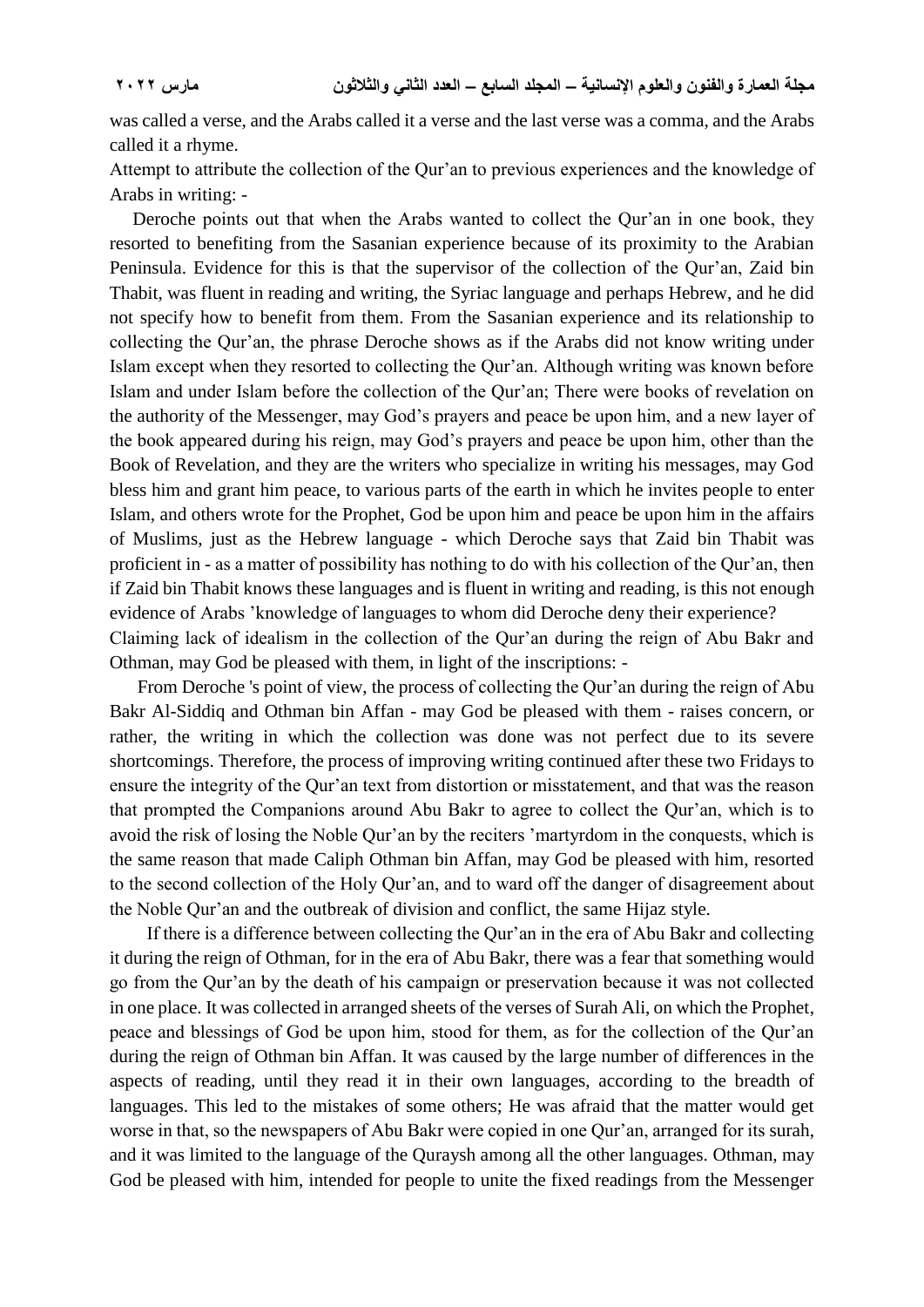of God, may God's prayers and peace be upon him, and cancel what is below that and take with a Qur'an in which there is no introduction, no delay, and no proven interpretation with downloading or transcribed. Recitation of books with books with proven drawings and it is obligatory to read and memorize it for fear of corruption and suspicion on anyone who comes from after.

Description of the initial Arabic writing in light of the development of Arabic calligraphy: -

 Deroche takes us to the order of words on the same line and says that the Arabic scribes did not care to achieve a balance in the spaces between words and some of them, as well as between letters within the same word. Which means that the matter may confuse the reader about the letters that they do not connect with what follows it, and that includes cutting the words at the end of the line, which will then find strong denial in the origins of Arabic writing, and this method has nothing to do with what is called: the continuous text that was used to organize the lines in manuscripts and inscriptions from antiquity up to the first century AH, then Deroche connects that with Christians who wrote copies of the Holy Qur'an according to an Arab source (meaning here al-Sijistani or Ibn Abi Dawood) Ali, according to his writing customs, the Greek inscriptions presented a similar model that appears to be seen: Hamat Jader Hammat Gader wrote in their own language, and is dated back to the era of Caliph Muawiyah (41-60 AH / 661- 680 CE), as it may have been a contemporary of the oldest Qur'ans.

Attempting to attribute the gilding of Qur'ans to non-Muslims: Deroche is trying to attribute gilding and dyed parchment to the Byzantines in copying the

text, and the fact is that slavery was used by the Arabs even before Islam, and the early Companions had an opinion in favoring slavery in writing because of its longevity and availability at that time. Al-Rasheed took over the caliphate, so the paper increased and spread among the people, and leather was the most used before Islam and in the early days of Islam in the writings of the Arabs due to the abundance of camels they had, and the tanned of them was called Adam, and the country of Yemen was famous for it until it was known by it, so it is said: There is nothing like it between Adam and Dirham. What is meant here is Between Iraq and Yemen because Iraq was selling for dirhams, while Yemen was selling for Adam, and this may be in response to what Dirush reported elsewhere. The size of some of the first Qur'ans ranged between 560 to 700 pages. Each sheet corresponds to Shah's skin, which required the slaughter of a small herd of cattle.

The breaks of *souras* and verses:

 As for the separations between the surah among each other, it went through several stages: the stage of the abstract Qur'ans in which a space is left between the two surah (plate 15) and nothing is written in it, which is the image on which the first Ottoman Qur'ans were, and the second phase is the separation between the two surah with a line along the line or two lines, hey form a narrow rectangle with the width of the page, and a zigzag line may be drawn inside it, so it will be like a chain (plate 16), while the third stage separates the two surah with a multicolored decorative ribbon without anything being written inside it, and the matter developed in the fourth stage, which included the name of the surah and the number of its verses, and it is worth saying that Writing the name of the surah and the number of its verses in the separation between the two surah, had been refused at the outset because of their concern for the first Qur'an and not to confuse the matter to some, so they count it from the Qur'an text. The author of the referee remembers in the points of the Qur'an that Abu Bakr al-Sarraj asked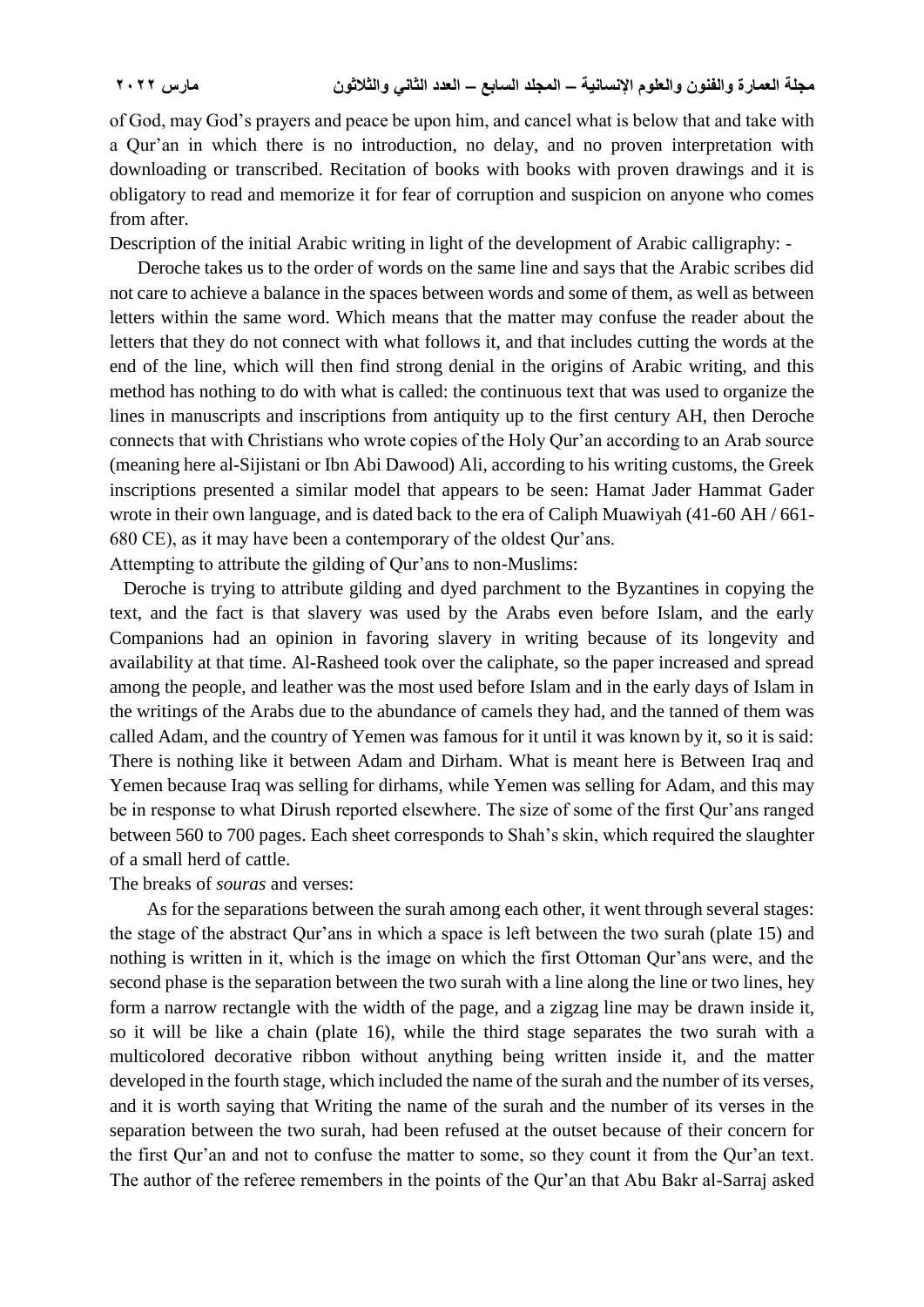Abu Razeen: Should I write in the Qur'ans such-and-such? He said: I fear that a people will grow up that they do not know, and they think that it is from the Qur'an, but that rejection soon faded, as he first put the dots on the Ta and the Y and considered that light, then the points at the end of the verses, then the lights and the rings, i.e. the beginning and end of the surah. Conclusion and results

**After this Arab view of what François Derouche reported in his book: The Arabic Manuscript Book: Historical Introductions, the researcher calculates that he has reached the following conclusions: -**

1- Oriental studies are still frequent in their view of the Islamic civilization with its various branches, among which is the Arabic manuscript, and if the Arabic manuscript was based on the codification of the Noble Qur'an, this important point was exploited in dealing with that noble book, how it was collected? and who did that in attempts to plant something out of suspicion?

2- The availability of enormous copies of the Noble Qur'an in museums, international societies and private collections has become a fertile material in the study of the Islamic manuscript, especially copies of the Holy Qur'an from the Orientalists and others, and in spite of that it did not prove a single contradiction between any of those copies, which of course reach the miracle limit of this noble book.

3- The comparison that Deroush provided between the Noble Qur'an and the Torah and the Gospel, in which he said: The Torah and the Gospel descended head-on with two names and specific and secure forms, and although we are not discussing the Torah and the Gospel, we can say that the Noble Qur'an knew the stages of its descent, its codification, its collection, and the sources mentioned it. Islam is completely transparent, without broadcasting, form, or concealment of any of them. This increases the certainty that the Qur'an is not written and copied exactly as it was revealed by the revelation.

4- It was never a coincidence that the first writer of revelation, Zaid bin Thabit, was the same person who compiled the Qur'an in the newspapers of Abu Bakr Al-Siddiq based on the suggestion of Omar bin Al-Khattab. Rather, he was the same who collected the Qur'an between the two covers of a book during the reign of Caliph Othman bin Affan. All of this is in the three stages. If it was just a difference in one letter, Ali Zaid bin Thabit would not have passed by Ali Zaid bin Thabit, who was burdened with collecting the Qur'an and was more difficult than a mountain, and Zaid was the one on whom the Prophet, peace and blessings of God be upon him, gave the final presentation of the Qur'an to the Holy One

There are other results are covered within the research.

## **References:**

 dirush, fransuu , almakhtuat alearabiu almaktubu, muqadimat tarikhiat, tarjimat: murad tadghawt, taqdim wamurajaeati, faysal alhafyani, maehad almakhtutat alearabiat, alqahirat, 2016, sa14-15.

dirush, almakhtut alearabi, sa15-16

- alsayuti (jlal aldyn), alaitiqan fi eulum alqurani, tahqiq, markaz aldirasat alquraniati, majmae almalik fahd litabaeat almashaf alsharif, dit, ji2 s336
- Albin, Michel, Islamic Book, The history of the book, Black well publishing, 2007, p.165.